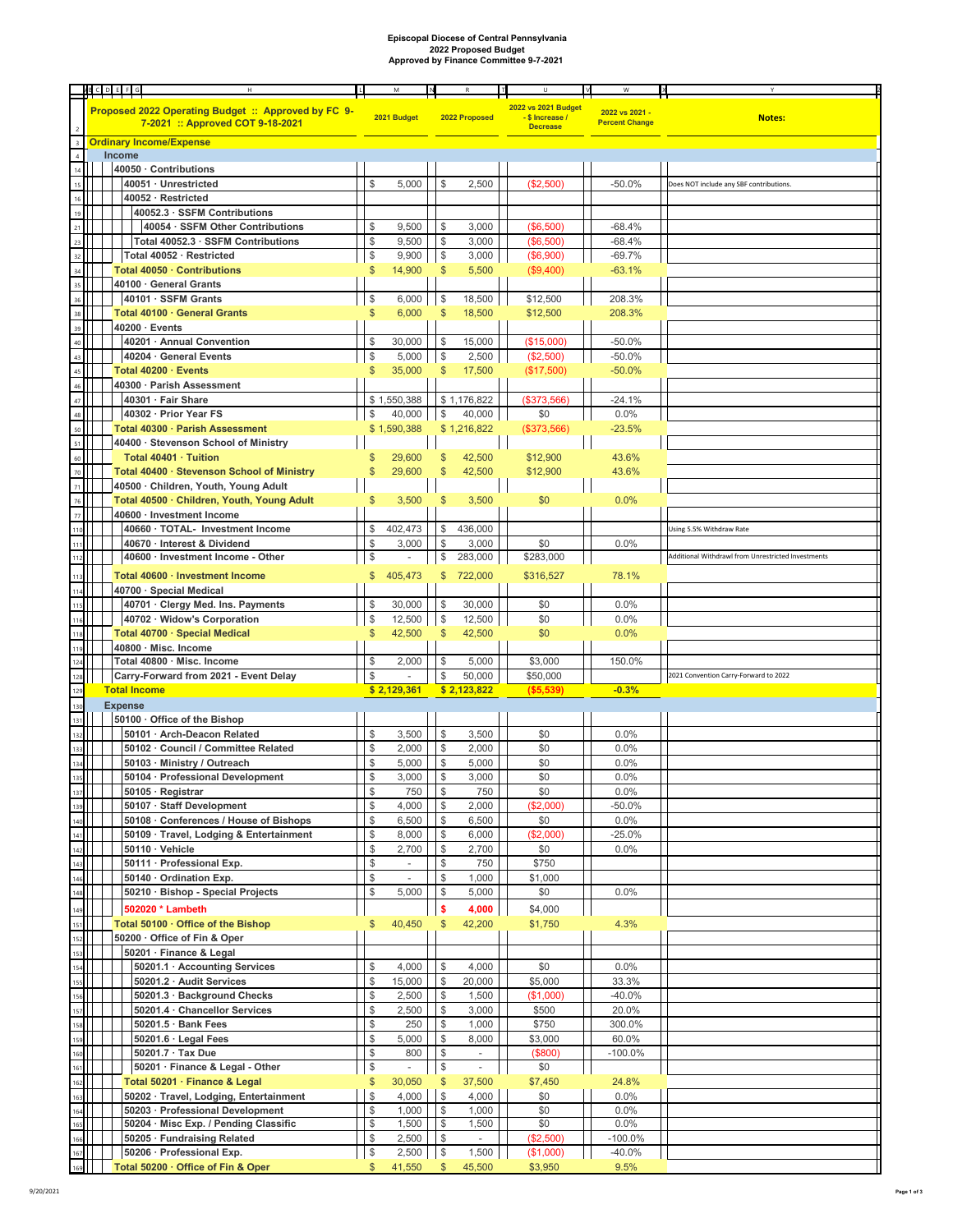## **Episcopal Diocese of Central Pennsylvania 2022 Proposed Budget Approved by Finance Committee 9-7-2021**

|                                                                           | <b>ABCDEFG</b> |  | $\mathsf{H}% _{\mathsf{H}}^{\ast}=\mathsf{H}_{\mathsf{H}}^{\ast}$<br>$\mathsf{L}$       |                | M              |                | $\mathbb{R}$             | $\cup$                                                    | v | W                                       | Ι× |                                                 |
|---------------------------------------------------------------------------|----------------|--|-----------------------------------------------------------------------------------------|----------------|----------------|----------------|--------------------------|-----------------------------------------------------------|---|-----------------------------------------|----|-------------------------------------------------|
|                                                                           |                |  | Proposed 2022 Operating Budget :: Approved by FC 9-<br>7-2021 :: Approved COT 9-18-2021 |                | 2021 Budget    |                | 2022 Proposed            | 2022 vs 2021 Budget<br>- \$ Increase /<br><b>Decrease</b> |   | 2022 vs 2021 -<br><b>Percent Change</b> |    | <b>Notes:</b>                                   |
|                                                                           |                |  | 50300 · Office of the Dean                                                              |                |                |                |                          |                                                           |   |                                         |    |                                                 |
| $171$                                                                     |                |  | 50302 · Stevenson School - Core                                                         |                |                |                |                          |                                                           |   |                                         |    |                                                 |
| 172                                                                       |                |  | 50303 · Board Development                                                               | \$             | 500            | \$             | 500                      | \$0                                                       |   | 0.0%                                    |    |                                                 |
| 173                                                                       |                |  | 50304 · Course Dev. & Instruction                                                       | \$             | 65,000         | \$             | 72,000                   | \$7,000                                                   |   | 10.8%                                   |    |                                                 |
| 182                                                                       |                |  | Total 50306 · Learning Weekends                                                         | \$             | 8,000          | \$             | 8,000                    | \$0                                                       |   | 0.0%                                    |    |                                                 |
| 184                                                                       |                |  | 50308 · Tech Subscriptions & Fees                                                       | \$             | 15,000         | \$             | 15,000                   | \$0                                                       |   | 0.0%                                    |    |                                                 |
| 186                                                                       |                |  | 50310 · Travel, Lodging, & Entertainmen                                                 | \$             | 5,000          | \$             | 7,000                    | \$2,000                                                   |   | 40.0%                                   |    |                                                 |
| 187<br>188                                                                |                |  | 50311 · SSFM Supplies                                                                   | \$             | 600            | \$             | 600                      | \$0                                                       |   | 0.0%                                    |    |                                                 |
| 189                                                                       |                |  | 50312 · SSFM Marketing<br>$50313 \cdot \text{SSEM}$ - Other                             | \$<br>\$       | 1,000<br>1,000 | \$<br>\$       | 1,000<br>1,000           | \$0<br>\$0                                                |   | 0.0%<br>0.0%                            |    |                                                 |
| 190                                                                       |                |  | 50314 · SSFM Contracted Services                                                        | \$             | 22,000         | \$             | 18,000                   | (\$4,000)                                                 |   | $-18.2%$                                |    |                                                 |
| 192                                                                       |                |  | Total 50302 · Stevenson School - Core                                                   | \$             | 118,100        | \$             | 123,100                  | \$5,000                                                   |   | 4.2%                                    |    |                                                 |
| 200                                                                       |                |  | 50360 · Vital & Effective Leadership                                                    |                |                |                |                          |                                                           |   |                                         |    |                                                 |
|                                                                           |                |  | Total 50360 · Vital & Effective Leadership                                              | \$             | 3,000          | \$             | 2,500                    | $(\$500)$                                                 |   | $-16.7%$                                |    |                                                 |
| 207<br>208<br>217                                                         |                |  | 50370 · C, Y, YA Ministries                                                             |                |                |                |                          |                                                           |   |                                         |    |                                                 |
|                                                                           |                |  | 50370 · C, Y, YA Ministries - Other                                                     | \$             | 30,400         | \$             | 30,400                   | \$0                                                       |   | 0.0%                                    |    |                                                 |
| 218                                                                       |                |  | Total 50370 · C, Y, YA Ministries                                                       |                | 30,400         | \$             | 30,400                   | \$0                                                       |   | 0.0%                                    |    | Program in transition.                          |
| 219                                                                       |                |  | 50380 · Professional Development                                                        | \$             | $1,000$   \$   |                | 1,000                    | \$0                                                       |   | 0.0%                                    |    |                                                 |
| 221                                                                       |                |  | Total 50300 · Office of the Dean                                                        | $\mathfrak{S}$ | 152,500        | \$             | 157,000                  | \$4,500                                                   |   | 3.0%                                    |    |                                                 |
| 222                                                                       |                |  | 50400 · Office of Con. Life & Mission                                                   |                |                |                |                          |                                                           |   |                                         |    | Position to be consolidated.                    |
|                                                                           |                |  | 50401 · Congregation L & D                                                              |                |                |                |                          |                                                           |   |                                         |    |                                                 |
| 224                                                                       |                |  | 50402 · Programming                                                                     | \$             | 15,000         | \$             |                          | (\$15,000)                                                |   | $-100.0%$                               |    |                                                 |
| $\frac{1}{235}$                                                           |                |  | Total 50401 · Congregation L & D                                                        | \$             | 15,000         | \$             |                          | (\$15,000)                                                |   | $-100.0%$                               |    |                                                 |
| <sup>237</sup>                                                            |                |  | 50430 · Transitional Ministry                                                           |                |                |                |                          |                                                           |   |                                         |    |                                                 |
| 238                                                                       |                |  | $50431 \cdot Dues$                                                                      | \$             | 1,200          | \$             | 1,200                    | \$0                                                       |   | 0.0%                                    |    |                                                 |
| 239                                                                       |                |  | 50432 · Conferences                                                                     |                |                |                |                          |                                                           |   |                                         |    |                                                 |
| 243                                                                       |                |  | Total 50432 · Conferences                                                               | \$<br>\$       | 2,600          | \$<br>\$       |                          | (\$2,600)                                                 |   | $-100.0%$                               |    |                                                 |
| 244                                                                       |                |  | 50433 · Job Posting                                                                     | $\mathcal{S}$  | 600<br>400     | $\mathbb{S}$   | 600<br>400               | \$0<br>\$0                                                |   | 0.0%<br>0.0%                            |    |                                                 |
| 246<br>248                                                                |                |  | 50436 · Recruiting Expenses<br>Total 50430 · Transitional Ministry                      | \$             | 4,800          | \$             | 2,200                    | (\$2,600)                                                 |   | $-54.2%$                                |    |                                                 |
| 249                                                                       |                |  | 50450 · Professional Development                                                        |                |                |                |                          |                                                           |   |                                         |    |                                                 |
| 250                                                                       |                |  | 50450.1 · Tuition, Fees, Etc.                                                           | \$             | $\blacksquare$ | \$             | $\overline{\phantom{a}}$ | \$0                                                       |   |                                         |    |                                                 |
|                                                                           |                |  | 50450.2 · Travel, Lodging, Food                                                         | \$             | 3,500          | \$             | $\overline{\phantom{a}}$ | (\$3,500)                                                 |   | $-100.0%$                               |    |                                                 |
| $251$<br>$254$                                                            |                |  | 50450 · Professional Development - Other                                                | \$             | 6,000          | \$             | $\overline{\phantom{a}}$ | (\$6,000)                                                 |   | $-100.0%$                               |    |                                                 |
| <b>255</b>                                                                |                |  | Total 50450 · Professional Development                                                  | \$             | 9,500          | \$             | $\sim$                   | (\$9,500)                                                 |   | $-100.0%$                               |    |                                                 |
| 258                                                                       |                |  | 50453 · Diocesan Vehicle - Canon                                                        | \$             | 2,000          | $$\mathbb{S}$$ | 1,000                    | (\$1,000)                                                 |   | $-50.0%$                                |    |                                                 |
| $\frac{1}{261}$                                                           |                |  | Total 50400 · Office of Con. Life & Mission                                             |                | 31,300         | \$             | 3,200                    | (\$28,100)                                                |   | $-89.8%$                                |    | Postion to be conslidated.                      |
| 262                                                                       |                |  | 50500 Communication & Events                                                            |                |                |                |                          |                                                           |   |                                         |    |                                                 |
| 263                                                                       |                |  | 50501 · Annual Convention                                                               |                |                |                |                          |                                                           |   |                                         |    |                                                 |
| 270                                                                       |                |  | Total 50501 · Annual Convention                                                         | \$             | 85,000         | \$             | 100,000                  | \$15,000                                                  |   | 17.6%                                   |    | Assuming 2022 Presiding Bishop Visit            |
| $\frac{10}{271}$                                                          |                |  | 50502 · Diocese Conference & Seminars                                                   |                |                |                |                          |                                                           |   |                                         |    |                                                 |
| 278                                                                       |                |  | Total 50502 · Diocese Conference & Seminars                                             |                | 5,000          | S              | 5,000                    | \$0                                                       |   | 0.0%                                    |    |                                                 |
| 279                                                                       |                |  | 50503 · Clergy Conference                                                               |                |                |                |                          |                                                           |   |                                         |    |                                                 |
| 286                                                                       |                |  | Total 50503 · Clergy Conference                                                         | \$             | 21,000         | \$             | 21,000                   | \$0                                                       |   | 0.0%                                    |    |                                                 |
|                                                                           |                |  | 50504 · General Events<br>50508 · Ordination                                            | \$<br>\$       | 2,500          | \$<br>\$       | $\overline{\phantom{a}}$ | \$0<br>(\$2,500)                                          |   |                                         |    |                                                 |
| 288<br>289<br>291<br>291<br>291<br>304<br>304<br>305<br>306<br>307<br>308 |                |  | 50520.1 · Professional Development                                                      | \$             | 2,500          | \$             | 2,500                    | \$0                                                       |   | 0.0%                                    |    |                                                 |
|                                                                           |                |  | 50520.2 · Professional Expenses                                                         | \$             | 1,000          | \$             | 1,000                    | \$0                                                       |   | 0.0%                                    |    |                                                 |
|                                                                           |                |  | 50520.3 · Travel, Lodging & Entertainment                                               | $\frac{1}{2}$  | 2,500          | \$             | 2,500                    | \$0                                                       |   | 0.0%                                    |    |                                                 |
|                                                                           |                |  | 50535 · Consultants & Outsources                                                        | $\frac{1}{2}$  | 5,000          | \$             | 5,000                    | \$0                                                       |   | 0.0%                                    |    |                                                 |
|                                                                           |                |  | 50540 · General Printing                                                                | \$             | 5,000          | \$             | 5,000                    | \$0                                                       |   | 0.0%                                    |    |                                                 |
|                                                                           |                |  | 50545 · Marketing Related Items                                                         | $\frac{1}{2}$  | 1,500          | \$             | 1,500                    | \$0                                                       |   | 0.0%                                    |    |                                                 |
|                                                                           |                |  | Total 50500 · Communication & Events                                                    | $\mathcal{L}$  | 131,000        | \$             | 143,500                  | \$12,500                                                  |   | 9.5%                                    |    |                                                 |
|                                                                           |                |  | 50600 · Diocese Grants                                                                  |                |                |                |                          |                                                           |   |                                         |    |                                                 |
|                                                                           |                |  | 50605 · Construction Grants                                                             | \$             | 40,000         | \$             | 25,000                   | (\$15,000)                                                |   | $-37.5%$                                |    |                                                 |
|                                                                           |                |  | 50610 · Bishop Missional Grants                                                         | \$             | 25,000         | \$             | 5,000                    | (\$20,000)                                                |   | $-80.0%$                                |    |                                                 |
|                                                                           |                |  | 50615 · Parish Operating Grants                                                         | \$             | 75,000         | \$             |                          | (\$75,000)                                                |   | $-100.0%$                               |    |                                                 |
|                                                                           |                |  | 50620 · College Outreach                                                                | $\frac{1}{2}$  | 2,500          | \$             | 2,500                    | \$0                                                       |   | 0.0%                                    |    |                                                 |
|                                                                           |                |  | Total 50600 · Diocese Grants                                                            | \$             | 142,500        | \$             | 32,500                   | (\$110,000)                                               |   | $-77.2%$                                |    |                                                 |
|                                                                           |                |  | 51000 · Shaped By Faith                                                                 |                |                |                |                          |                                                           |   |                                         |    |                                                 |
|                                                                           |                |  | Total 51000 · Shaped By Faith                                                           | \$             | 51,250         | \$             |                          |                                                           |   |                                         |    | Considering moving SBF out of operating budget. |
|                                                                           |                |  | 51100 · Diocese Expenses                                                                |                |                |                |                          |                                                           |   |                                         |    |                                                 |
|                                                                           |                |  | 51101 · Archival Expenses                                                               | $\frac{1}{2}$  | 2,000          | \$             | 1,000                    | (\$1,000)                                                 |   | $-50.0%$                                |    |                                                 |
|                                                                           |                |  | 51103 · Council of Churches                                                             | \$<br>\$       | 2,500          | \$             | 2,000                    | (\$500)                                                   |   | $-20.0%$<br>$-0.9%$                     |    |                                                 |
|                                                                           |                |  | 51104 · DFMS Assessment                                                                 |                | 275,000        | \$             | 272,413                  | (\$2,587)                                                 |   |                                         |    |                                                 |
|                                                                           |                |  | 51107.1 · General Convention Expenses                                                   | \$             |                | \$             | 40,000                   | \$40,000                                                  |   |                                         |    | To be held in Baltimore, MD                     |
| 312<br>313<br>327<br>328<br>331<br>332<br>335<br>337<br>338               |                |  | 51109 · Province III<br>51110 · York Springs Property                                   | \$<br>\$       | 3,000<br>3,000 | \$<br>\$       | 3,000<br>3,000           | \$0<br>\$0                                                |   | 0.0%<br>0.0%                            |    |                                                 |
| 339                                                                       |                |  | 51111 · Liturgy & Music                                                                 | \$             | 500            | \$             | 500                      | \$0                                                       |   | 0.0%                                    |    |                                                 |
|                                                                           |                |  | 51114 · Cathedral / Pro-Cathedral                                                       | \$             | 6,000          | \$             | 4,000                    | (\$2,000)                                                 |   | $-33.3%$                                |    |                                                 |
|                                                                           |                |  | Total 51100 · Diocese Expenses                                                          | $\mathfrak{S}$ | 292,000        | $\mathfrak{S}$ | 325,913                  | \$33,913                                                  |   | 11.6%                                   |    |                                                 |